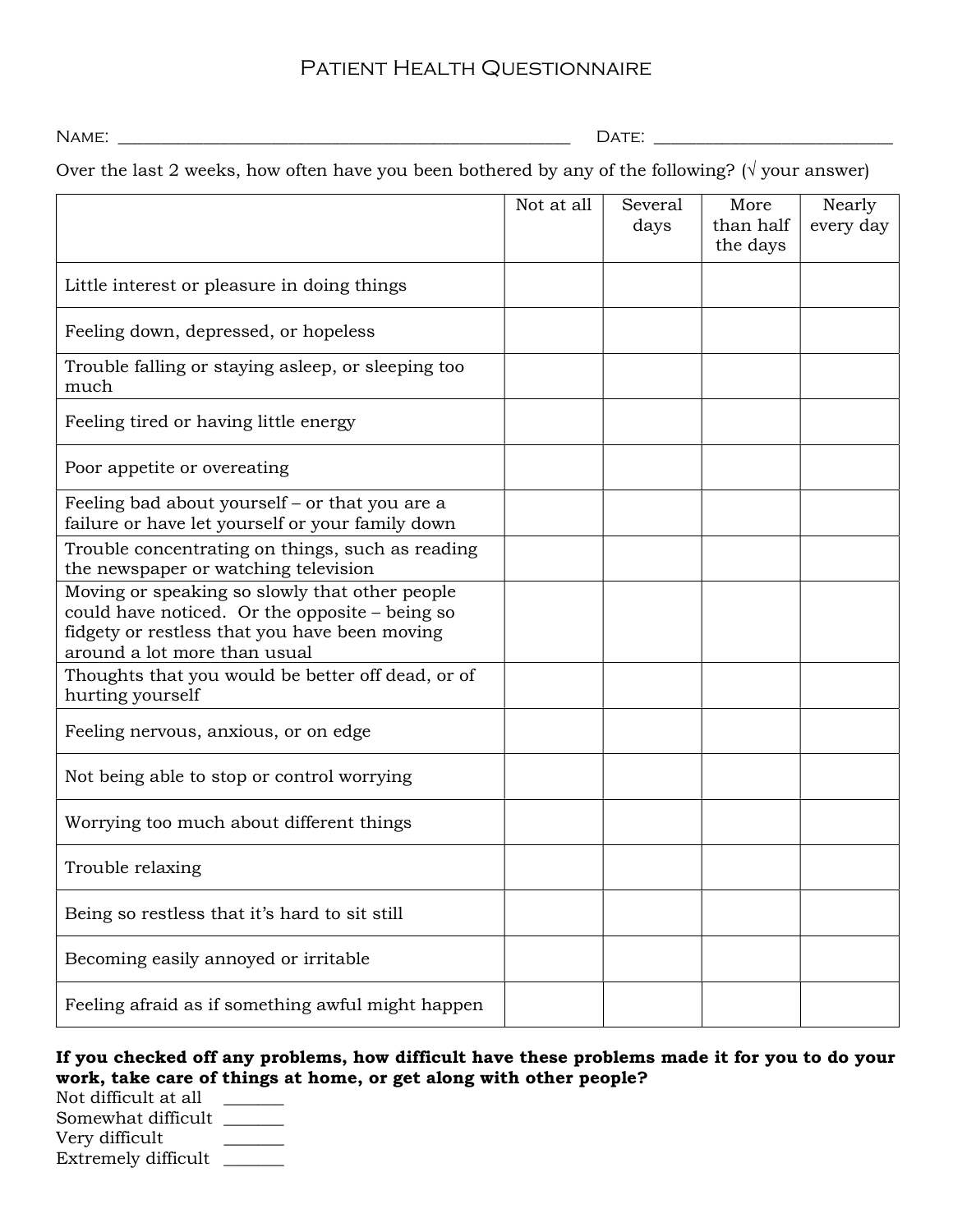## Mood Questionnaire

Name: \_\_\_\_\_\_\_\_\_\_\_\_\_\_\_\_\_\_\_\_\_\_\_\_\_\_\_\_\_\_\_\_\_\_\_\_\_\_\_\_\_\_\_\_\_\_\_\_\_\_\_\_\_ Date: \_\_\_\_\_\_\_\_\_\_\_\_\_\_\_\_\_\_\_\_\_\_\_\_\_\_\_\_

Please answer each question to the best of your ability.

#### Has there ever been a period of time when you were not your usual self and…

|                                                                                                                                         | Yes | No |
|-----------------------------------------------------------------------------------------------------------------------------------------|-----|----|
| you felt so good or so hyper that other people thought you were not your normal<br>self or you were so hyper that you got into trouble? |     |    |
| you were so irritable that you shouted at people or started fights or arguments?                                                        |     |    |
| you felt much more self-confident than usual?                                                                                           |     |    |
| you got much less sleep than usual and found you didn't really miss it?                                                                 |     |    |
| you were more talkative or spoke much faster than usual?                                                                                |     |    |
| thoughts raced through your head or you couldn't slow your mind down?                                                                   |     |    |
| you were so easily distracted by things around you that you had trouble.<br>concentrating or staying on track?                          |     |    |
| you had more energy than usual?                                                                                                         |     |    |
| you were much more active or did many more things than usual?                                                                           |     |    |
| you were much more social or outgoing than usual, for example, you telephoned<br>friends in the middle of the night?                    |     |    |
| you were much more interested in sex than usual?                                                                                        |     |    |
| you did things that were unusual for you or that other people might have thought<br>were excessive, foolish, or risky?                  |     |    |
| spending money got you or your family in trouble?                                                                                       |     |    |
| If you checked yes to more than one of the above, have several of these ever<br>happened during the same period of time?                |     |    |

How much of a problem did any of these cause you – like being unable to work; having family, money, or legal troubles; getting into arguments or fights?

□ No problems □ Minor problem □ Moderate problem □ Serious problem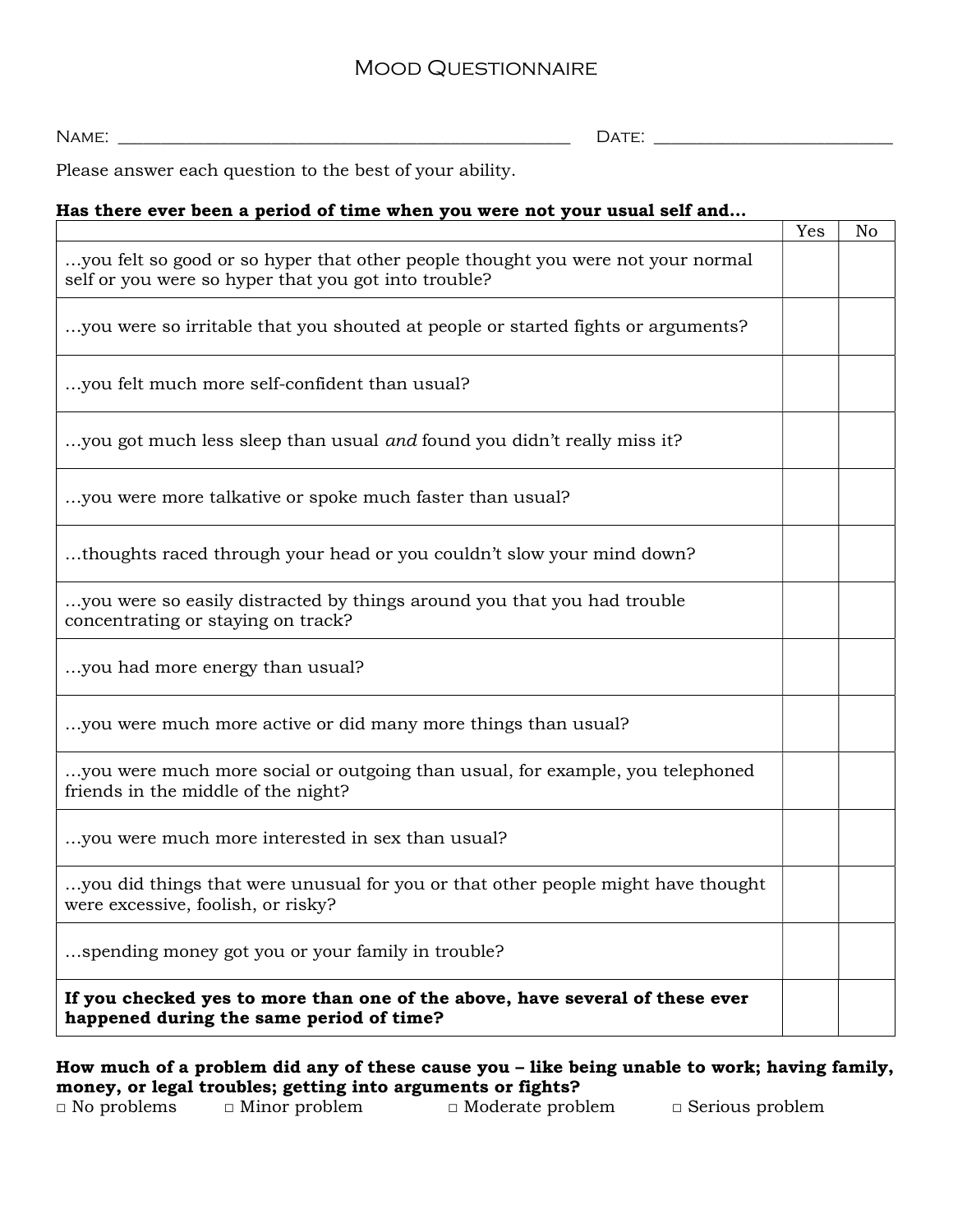Name: \_\_\_\_\_\_\_\_\_\_\_\_\_\_\_\_\_\_\_\_\_\_\_\_\_\_\_\_\_\_\_\_\_\_\_\_\_\_\_\_\_\_\_\_\_\_\_\_\_\_\_\_\_ Date: \_\_\_\_\_\_\_\_\_\_\_\_\_\_\_\_\_\_\_\_\_\_\_\_\_\_\_\_

#### The next questions are about problems and complaints that people sometimes have in response to stressful life experiences. Please indicate how much you have been bothered by each problem in the past month.

|                                                                          | Not at<br>all | A little<br>bit | Moderately | Quite a<br>bit | Extremely |
|--------------------------------------------------------------------------|---------------|-----------------|------------|----------------|-----------|
| Repeated, disturbing memories, thoughts, or                              |               |                 |            |                |           |
| images of a stressful experience from the past?                          |               |                 |            |                |           |
| Repeated, disturbing dreams of a stressful                               |               |                 |            |                |           |
| experience from the past?                                                |               |                 |            |                |           |
| Suddenly acting or feeling as if a stressful                             |               |                 |            |                |           |
| experience from the past were happening again                            |               |                 |            |                |           |
| (as if you were reliving it)?                                            |               |                 |            |                |           |
| Feeling very upset when something reminded                               |               |                 |            |                |           |
| you of a stressful experience from the past?                             |               |                 |            |                |           |
| Having physical reactions (e.g., heart pounding,                         |               |                 |            |                |           |
| trouble breathing, sweating) when something                              |               |                 |            |                |           |
| reminded you of a stressful experience from the                          |               |                 |            |                |           |
| past?                                                                    |               |                 |            |                |           |
| Avoiding thinking or talking about a stressful                           |               |                 |            |                |           |
| experience from the past or avoiding having                              |               |                 |            |                |           |
| feelings related to it?<br>Avoided activities or situations because they |               |                 |            |                |           |
| reminded you of a stressful experience from the                          |               |                 |            |                |           |
| past?                                                                    |               |                 |            |                |           |
| Having trouble remembering important parts of                            |               |                 |            |                |           |
| a stressful experience from the past?                                    |               |                 |            |                |           |
| Loss of interest in activities that you use to                           |               |                 |            |                |           |
| enjoy?                                                                   |               |                 |            |                |           |
| Feeling distant or cut off from other people?                            |               |                 |            |                |           |
| Feeling emotionally numb or being unable to                              |               |                 |            |                |           |
| have loving feelings for those close to you?                             |               |                 |            |                |           |
| Feeling as if your future somehow will be cut                            |               |                 |            |                |           |
| short?                                                                   |               |                 |            |                |           |
| Having trouble falling or staying asleep?                                |               |                 |            |                |           |
| Feeling irritable or having angry outbursts?                             |               |                 |            |                |           |
| Difficulty concentrating?                                                |               |                 |            |                |           |
| Being "super-alert" or watchful or on guard?                             |               |                 |            |                |           |
| Feeling jumpy or easily startled?                                        |               |                 |            |                |           |

### If you checked off any problems, how difficult have these problems made it for you to do your work, take care of things at home, or get along with other people?

Not difficult at all \_\_\_\_\_\_\_ Somewhat difficult \_\_\_\_\_\_\_ Very difficult \_\_\_\_\_\_\_ Extremely difficult \_\_\_\_\_\_\_